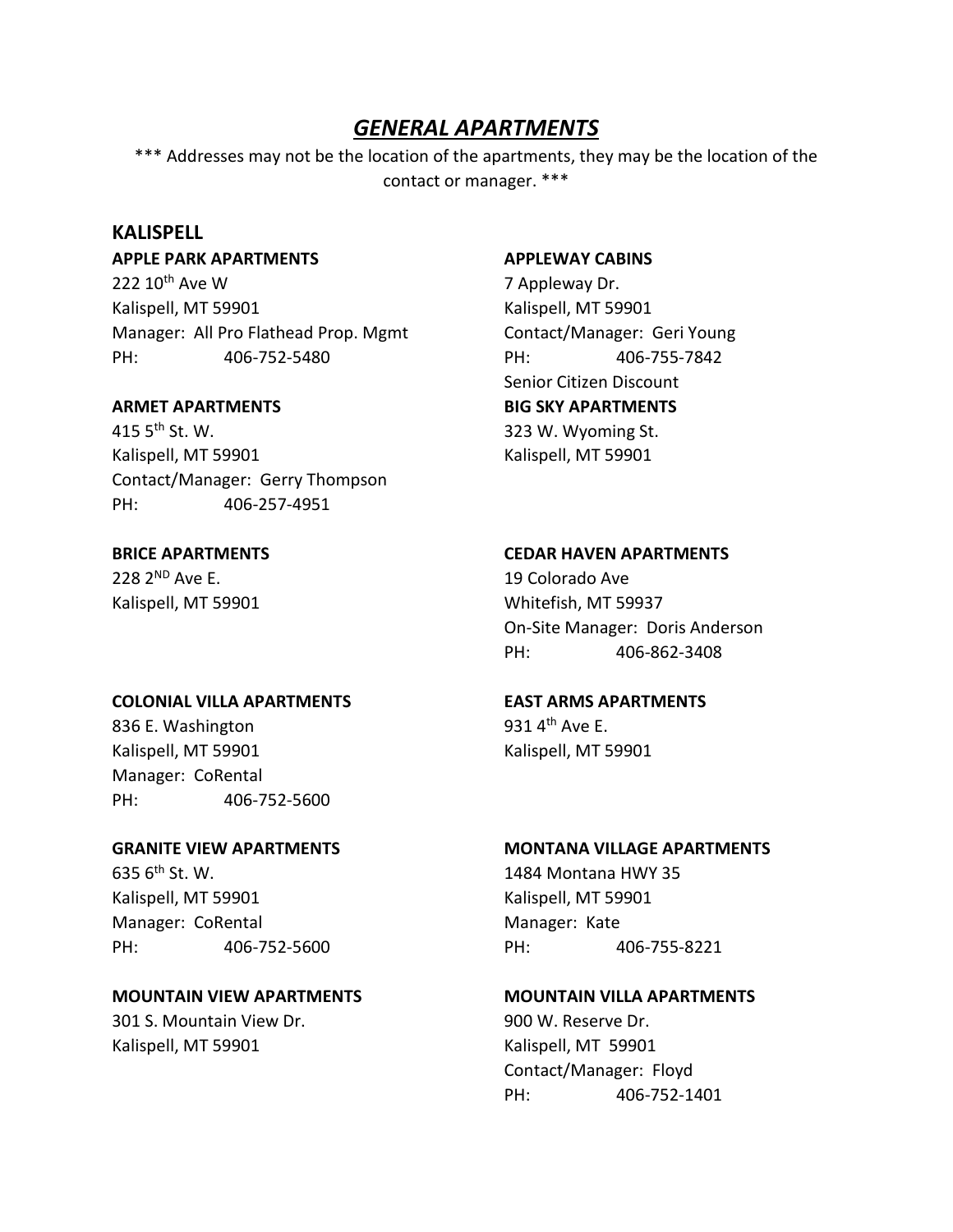## **MUDGETT APARTMENTS PARKER APARTMENTS**

135 3<sup>rd</sup> Ave E. 340 10<sup>th</sup> Ave W. #18 Kalispell, MT 59901 Kalispell, MT 59901 Contact/Manager: Gary Lanier PH: 406-849-5222

## **SHAMROCK APARTMENTS SMITH APARTMENTS**

1263 HWY 2 E #13 133 1st Ave E. Kalispell, MT 59901 Kalispell, MT 59901

202 2<sup>nd</sup> Ave W. 202 2<sup>nd</sup> Ave W. Kalispell, MT 59901 Kalispell, MT 59901 Manager: Mike Thompson Manager: Melissa PH: 406-257-4304 PH: 406-857-3803

## **THE WILLOWS BIGFORK**

1430 3rd Ave E. **LITTLE JON APARTMENTS** Kalispell, MT 59901 1154 Grand Dr. advancedrealestatemanagement.com Bigfork, MT 59911 PH: 406-756-7325 PH: 406-837-5777

## **COLUMBIA FALLS ELLIOT APARTMENTS**

**CLARKS APARTMENTS** 324 1<sup>st</sup> Ave E. 1022 9<sup>th</sup> St. W. Columbia Falls, MT 59912 Contact: Carl Sorenson PH: 406-892-3322

## **MOUNTAIN VIEW APARTMENTS NOR VALLEY APARTMENTS**  $6618<sup>TH</sup>$  Ave EN 517 1<sup>st</sup> Ave E. Columbia Falls, MT 59912 Columbia Falls, MT 59912 Contact/Manager: Tom McCrea MAIL: Mark Norby

**NORD APARTMENTS SHEIKLOF MANOR**  $16 \text{ w } 6^{\text{TH}}$  St.  $419 \text{ W } 8^{\text{th}}$  St. Columbia Falls, MT 59912 Columbia Falls, MT 59912

Contact/Manager: Randy Ford PH: 406-752-5480

## **SYKES APARTMENTS TIMBER HILLS APARTMENTS**

PH: 406-863-4651 PH: 406-892-4362